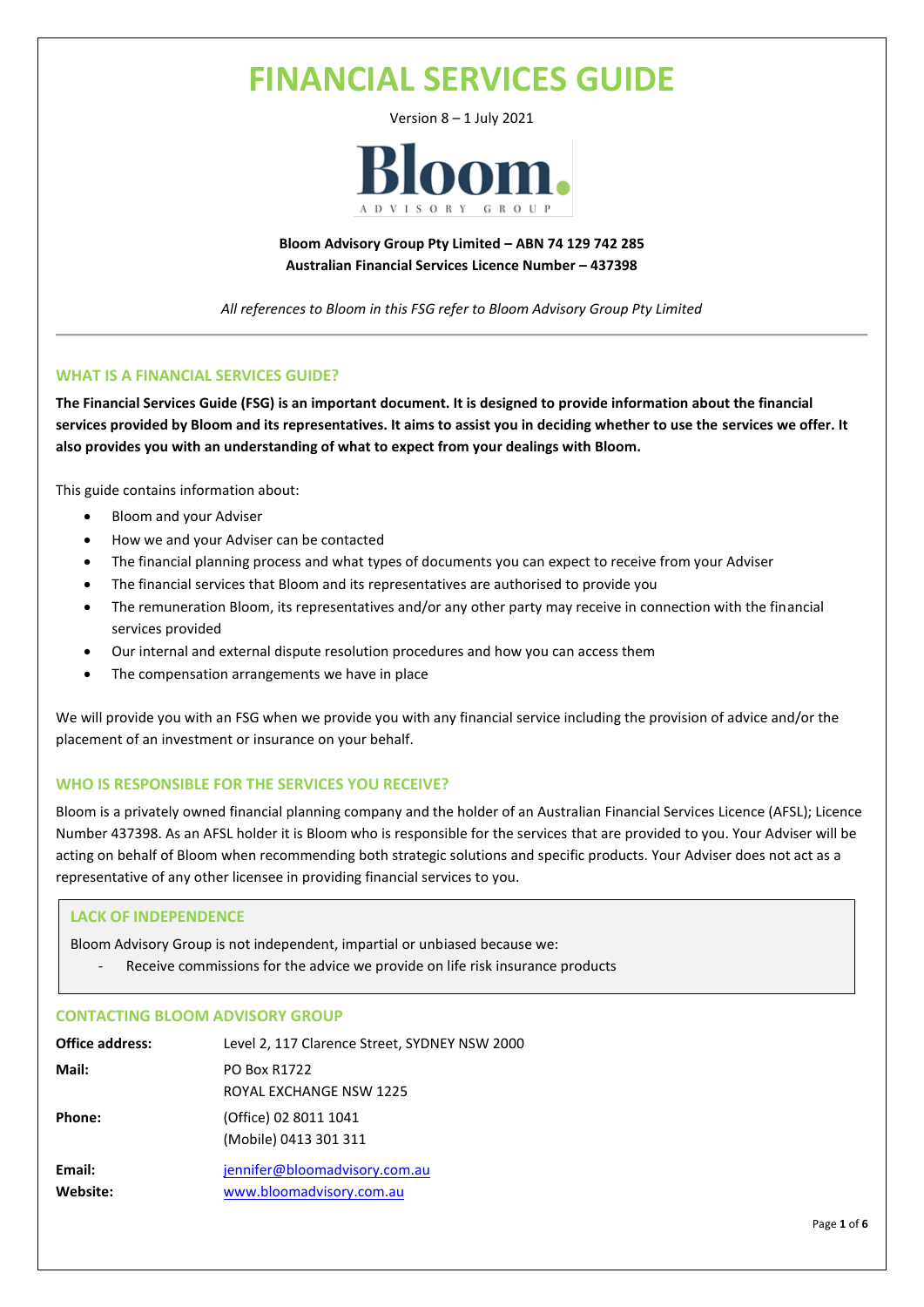# **WHO IS MY ADVISER?**

Your Adviser is Jennifer Porter, who operates under the business name Bloom Advisory Group Pty Limited (ABN - 74 129 742 285). Bloom Advisory Group Pty Limited is the holder of an Australian Financial Services Licence as issued by the Australian Securities and Investments Commission (ASIC); Licence Number 437398.

# **YOUR ADVISER'S AUTHORITY**

Jennifer is authorised to provide you with advice and deal in the following areas:

- Basic deposit products
- Debentures, stocks or bonds issued by a government
- Life products including;
	- o investment life insurance products
	- o life risk insurance products such as term life, TPD, trauma and income protection
- Interests in managed investment schemes including Investor Directed Portfolio Services (i.e. master trust, wrap account)
- Superannuation products including personal funds, employer funds, retirement savings accounts (RSA's) and self-managed superannuation funds (SMSF)
- **Securities**
- Standard Margin Lending

# **YOUR ADVISER'S EXPERIENCE & QUALIFICATIONS**

Jennifer has been in the financial services industry since 1997 and has her own business since 2008. Jennifer specialises in investment advice, risk management and superannuation for individuals, families and businesses. Jennifer works closely with clients to implement comprehensive strategies to achieve goals. Jennifer also provides coaching services to develop good financial habits to last a lifetime.

Jennifer's qualifications include the following:

- Bachelor of Education (Mathematics/Science)
- Advanced Diploma of Financial Services (Financial Planning)
- Additionally, Jennifer is a CFP Member of the Financial Planning Association (FPA) which includes the education, examination, experience and ethics requirements for certification as a Certified Financial Planner (CFP)

# **AN OUTLINE OF THE FINANCIAL PLANNING PROCESS**

Our role is to understand your financial needs and objectives, and to recommend solutions that help you satisfy those requirements. We may, in our marketing materials and general communications, provide you with general advice that is not designed to address your specific needs and circumstances. We will alert you of this when such advice is provided. Otherwise, our advisory services will be tailored to meet your specific needs and circumstances, that is, we will provide personal advice that is appropriate to you.

The process we follow in providing personal advice to you will usually include the following steps:

# **NEW CLIENTS**

- 1. Providing this FSG and obtaining your agreement on the basis upon which we will be providing services.
- 2. Obtaining relevant information about your financial needs and objectives and your current financial affairs so that we can provide the most appropriate advice.
- 3. Researching solutions with the aim of assisting you to satisfy those needs and objectives. Please note that our representatives are only permitted to source solutions from a wide range of products approved by Bloom. The Bloom

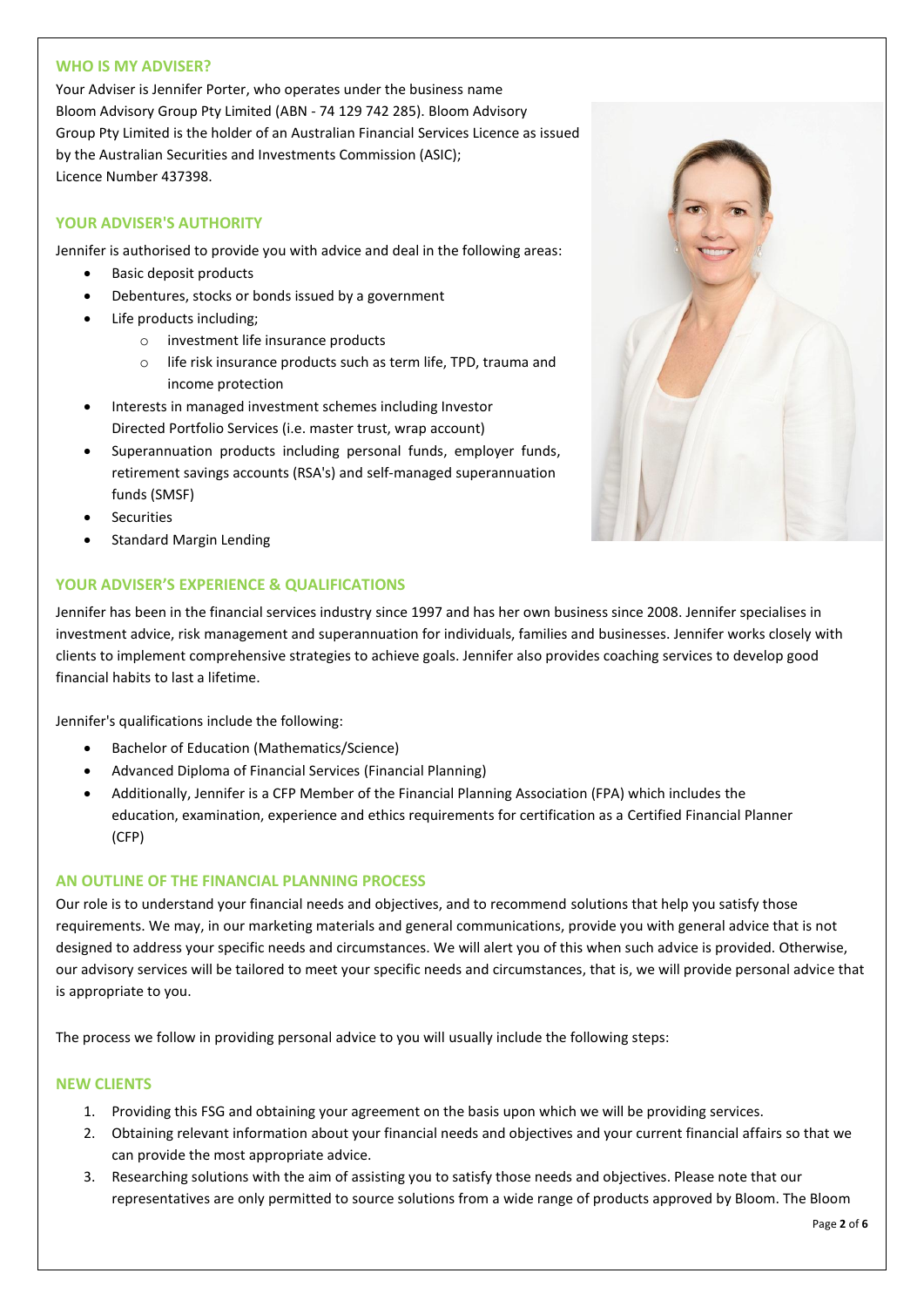approved product list includes a large range of products on which appropriate research and analysis has been undertaken.

- 4. Providing you with a written Statement of Advice (SoA) which sets out our recommendations and the basis for them, the key issues involved and remuneration received as a result of the provision of professional services to you.
- 5. Providing you with a Product Disclosure Statement (PDS) for each product recommendation made within the SoA. The PDS contains further specific information about the product recommended which you should consider prior to accepting our advice.
- 6. Obtaining your instructions to implement recommendations and/or receiving your alternative instructions.
- 7. Implementing your instructions to proceed with recommendations made or otherwise.
- 8. Agreeing on a basis for the provision of ongoing review services.

If, at any time, you do not understand any of the advice we provide or the actions we are taking, you should seek clarification from us.

# **EXISTING CLIENTS**

If you an existing client of Bloom, you will receive ongoing services as agreed with you. Typically this will involve at least an offer for an annual review of your financial circumstances, needs and objectives. Any advice that you receive further to the initial advice will be confirmed in writing in the form of either a Record of Advice (RoA) or another SoA. Generally, the only time a new SoA will be provided is when your circumstances have changed significantly or you are receiving advice in relation to a different type of product.

If we do not provide you with a copy of the RoA you may request a copy of it by asking your Adviser. We will hold those records for a minimum of seven (7) years from the date the advice was given.

# **PRODUCTS & SERVICES BLOOM IS LICENCED TO PROVIDE**

Bloom is authorised under its AFSL to advise and deal in a broad range of financial products including:

- Basic deposit products
- Debentures, stocks or bonds issued by a government
- Life products including;
	- o investment life insurance products
	- o life risk insurance products such as term life, TPD, trauma and income protection
- Interests in managed investment schemes including Investor directed portfolio services (i.e. master trust, wrap account)
- Superannuation products including personal funds, employer funds, retirement savings accounts (RSA's) and self-managed superannuation funds (SMSF)
- Securities
- Standard Margin Lending

IMPORTANT: As we are not permitted to provide legal, specialist taxation or mortgage broking advice, we may guide you to seek external advice to meet those needs and objectives. Should we receive any payments as a result of making any such referral, these arrangements will be disclosed to you in the SoA or RoA provided to you and retained on file in support of our advice. Please note that your adviser is a registered tax (financial) adviser.

# **YOUR OBLIGATIONS IN SEEKING ADVICE**

To help us provide you with appropriate advice that is based on current and accurate information, and to protect you, we ask you to do the following:

- Provide accurate information about your personal circumstances
- Keep us updated as to any changes to your circumstances
- Do not make any payments for investments or insurance contracts 'payable to' your Adviser they should always be made payable to the investment or insurance company
- Do not sign blank forms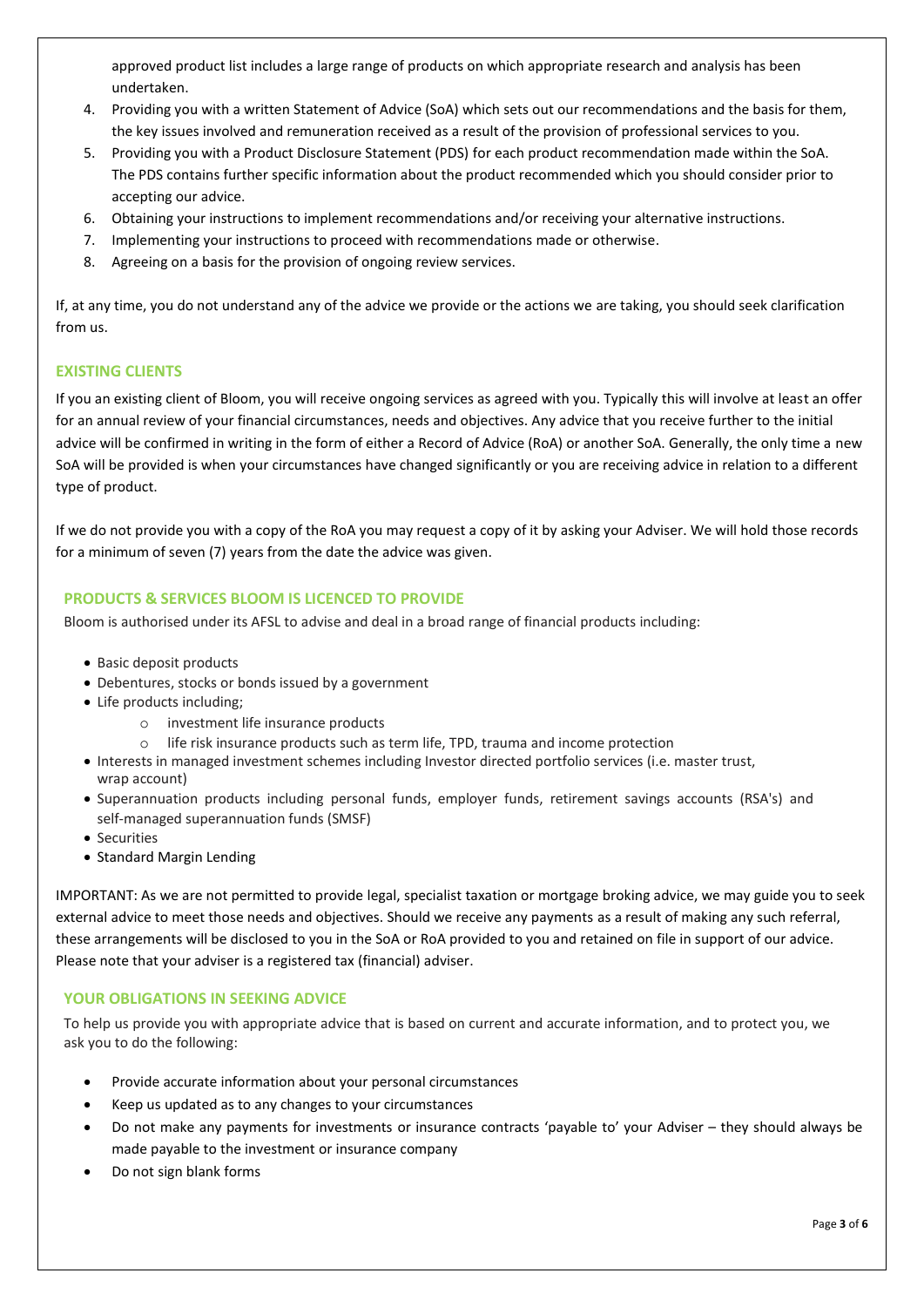## **REMUNERATION RECEIVED BY BLOOM**

#### **RELATED COMPANIES OF BLOOM AND FEES**

Bloom has no related companies and therefore receives no related party fees.

#### **WHAT REMUNERATION WILL BE PAID TO BLOOM?**

The cost of providing our service to you will be determined by the types of services on which you seek assistance. In all circumstances, your SoA will set out the amount of fees, commissions and other benefits that Bloom and your Adviser will receive.

While there are several ways for Bloom to be remunerated, Bloom has the ability to elect the means they deem to be most appropriate. The actual means that Bloom utilises is detailed below in the '**Bloom's fees and remuneration'** heading on page 5.

Generally speaking Bloom may receive some or all of the following types of remuneration:

# 1. **Fee For Service**

Your Adviser may charge you an upfront Fee for Service based on either:

- the time spent developing your SoA (i.e. an hourly rate);
- a fixed dollar amount;
- a combination of these methods:

Bloom will invoice you for the relevant fee when your SoA is prepared. Your Adviser will provide you with all details relating to fees before proceeding with your advice.

# 2. **Adviser Service Fees**

For investments, an Adviser service fee is paid by the issuer of the financial products recommended and like ongoing commission, is payable on an ongoing basis while the investment is still in place. The difference between the Adviser service and ongoing commission is the fact that the former is not included in the administration costs of the investment. That is, it is an additional cost clearly outlining the fee associated with the provision of ongoing advice relating to that product and/or other ongoing advice.

#### 3. **Upfront Commission**

This is paid by the issuer of the financial or insurance product/s recommended when the product is issued to you. This may be deducted from the initial amount you have invested or it may be payable from the product provider's own resources. The actual rate of upfront commission will depend on the type of product, the services provided and the amount invested or premium paid. As detailed earlier, the rate is always agreed with your Adviser and confirmed in the SoA.

#### 4. **Ongoing Commission**

This is paid by the issuer of the financial or insurance product/s recommended and is payable on an ongoing basis while the investment/insurance is still in place. This income remunerates Bloom and your Adviser for the ongoing support and reviews in respect to these financial products. The actual rate of ongoing commission will once again depend on the type of product, but is usually calculated as a percentage of the investment balance or a percentage of the premium paid for insurance products. It should also be noted that this payment is usually included in either the administration cost for investments or the premium for insurances.

#### **WILL ANYONE BE PAID FOR REFERRING ME TO YOU?**

Should you be referred to your Adviser by a third party, (e.g. an Accountant), the third party may receive a fee, commission or other benefit for the referral. This fee comes out of the fees received by Bloom and your Adviser and does not represent an additional cost to you. You will receive more detailed information concerning any referral fee or commission in your SoA.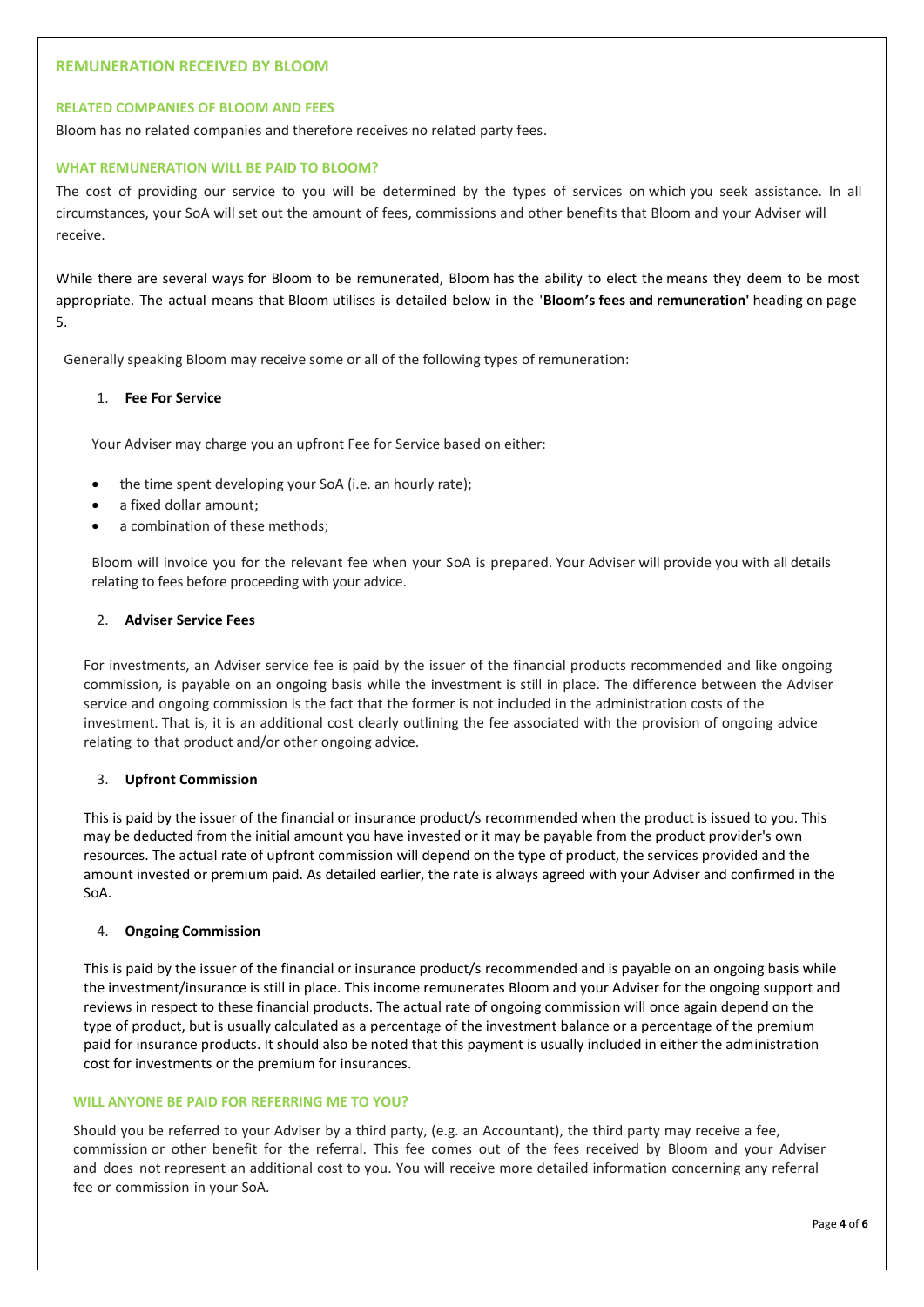#### **BLOOM's FEES AND REMUNERATION**

**Bloom** chooses to receive remuneration via the following methods and at the following levels (all figures are inclusive of GST):

|  | <b>TYPE OF ADVICE</b> | <b>FEE OR REMUNERATION</b> |
|--|-----------------------|----------------------------|
|--|-----------------------|----------------------------|

| <b>Initial Advice</b>                   | <b>First Appointment</b><br>First appointments are charged at our hourly rate of \$330 per hour.<br><b>Investments/Superannuation/Other Strategic Advice</b><br>Fee for service for the preparation of your SOA. This fee is based on an hourly rate of \$330<br>with the minimum fee being \$3,300.                                                                                                                                                                                                                                                                                                                                                                                                                          |
|-----------------------------------------|-------------------------------------------------------------------------------------------------------------------------------------------------------------------------------------------------------------------------------------------------------------------------------------------------------------------------------------------------------------------------------------------------------------------------------------------------------------------------------------------------------------------------------------------------------------------------------------------------------------------------------------------------------------------------------------------------------------------------------|
|                                         | <b>Personal Insurances</b><br>Fee for service for the preparation of your SOA. This fee is based on an hourly rate of \$330<br>$\bullet$<br>with the minimum fee being \$3,300.<br>Initial commission - This is payable to us by the product provider when the product is issued<br>$\bullet$<br>to you and is included in the cost of the insurance product. This may be up to 80% of the<br>first year's premium (e.g., If your premium in the first year is \$500, Bloom could receive up<br>to \$400).                                                                                                                                                                                                                    |
| <b>Ongoing Review/</b><br><b>Advice</b> | <b>Investments/Superannuation/Other Strategic Advice</b><br>Fee for service based on the complexity of the review and maintenance of your portfolio.<br>$\bullet$<br>This fee is based on an hourly rate of \$330 with the minimum annual fee being \$1,320 per<br>client or entity.<br>Note that there is no correlation between this fee and the level of funds under<br>$\bullet$<br>management.<br><b>Personal Insurances</b><br>Ongoing commission - This is payable to us by the product provider when the product is<br>issued to you and included in the cost of the insurance product. This may be up to 20% of<br>the annual premium (e.g. If your annual premium is \$500, Bloom could receive up to \$100<br>pa). |
| <b>Other Fees</b>                       | Where strategic advice is provided and no product placement is involved or allows and Adviser<br>service fee, an hourly rate of \$330 is applicable. The rate is dependent on the complexity and/or<br>estimated time associated with the research and analysis. An estimate will be provided in<br>advance.                                                                                                                                                                                                                                                                                                                                                                                                                  |

As detailed, fees will be fully set out in your SOA and explained by your Adviser prior to the implementation of the recommendations.

#### **OTHER BENEFITS THAT MAY BE RECEIVED**

Bloom does **not have** any commercial arrangements with product providers where we receive a payment based on the total volume of funds invested or placed through the relevant product provider's platforms, master trusts or products.

#### **OTHER BENEFITS**

Other benefits may be received by Bloom from product providers including sponsorship for training events and/or educational congress/conference attendance and/or research. We will keep details of any such benefits on a gift and benefits register which you can ask to sight if you require further information.

#### **YOUR INFORMATION AND RIGHTS TO PRIVACY**

Bloom will maintain a record of your personal profile, including details of your objectives, financial situation, financial needs and any other information relating to your specific financial position. They will also maintain records of any recommendations they make.

Bloom is committed to ensuring the privacy and security of your personal information in accordance with the principals of the Privacy Amendment (Privacy Enhancement) Act 2012.

If you wish to obtain a copy of our Privacy Statement, please refer to our website, *www.bloomadvisory.com.au* or ask your Adviser. If you would like to examine your file at any time, please ask your Adviser. They will then make all necessary arrangements to provide you with the relevant information.